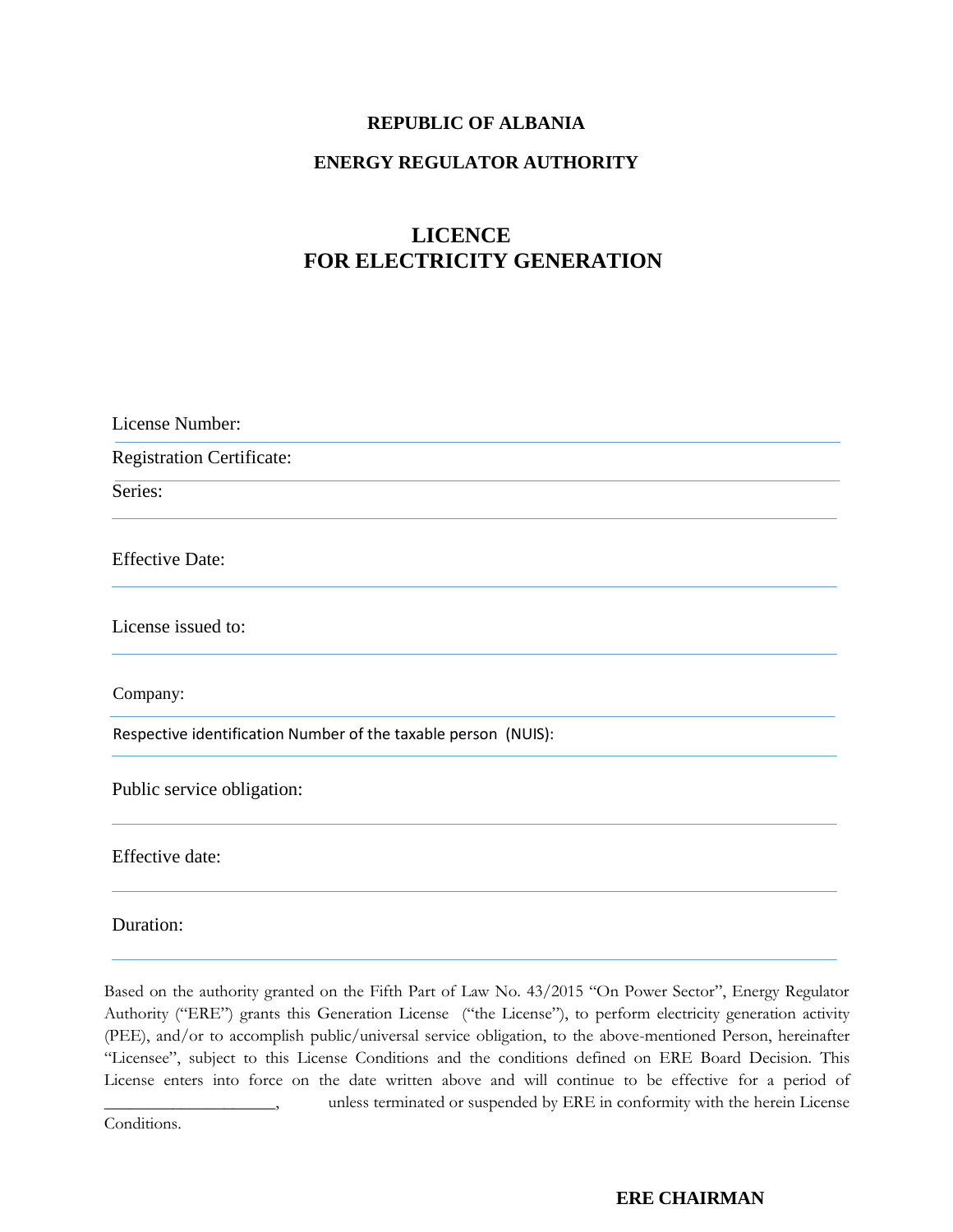## **REPUBLIC OF ALBANIA ENERGY REGULATOR AUTHORITY**

# **LICENSE CONDITIONS FOR**

## **ELECTRICITY GENERATION**

License Number:

Series:

Issued: (full name of the licensee)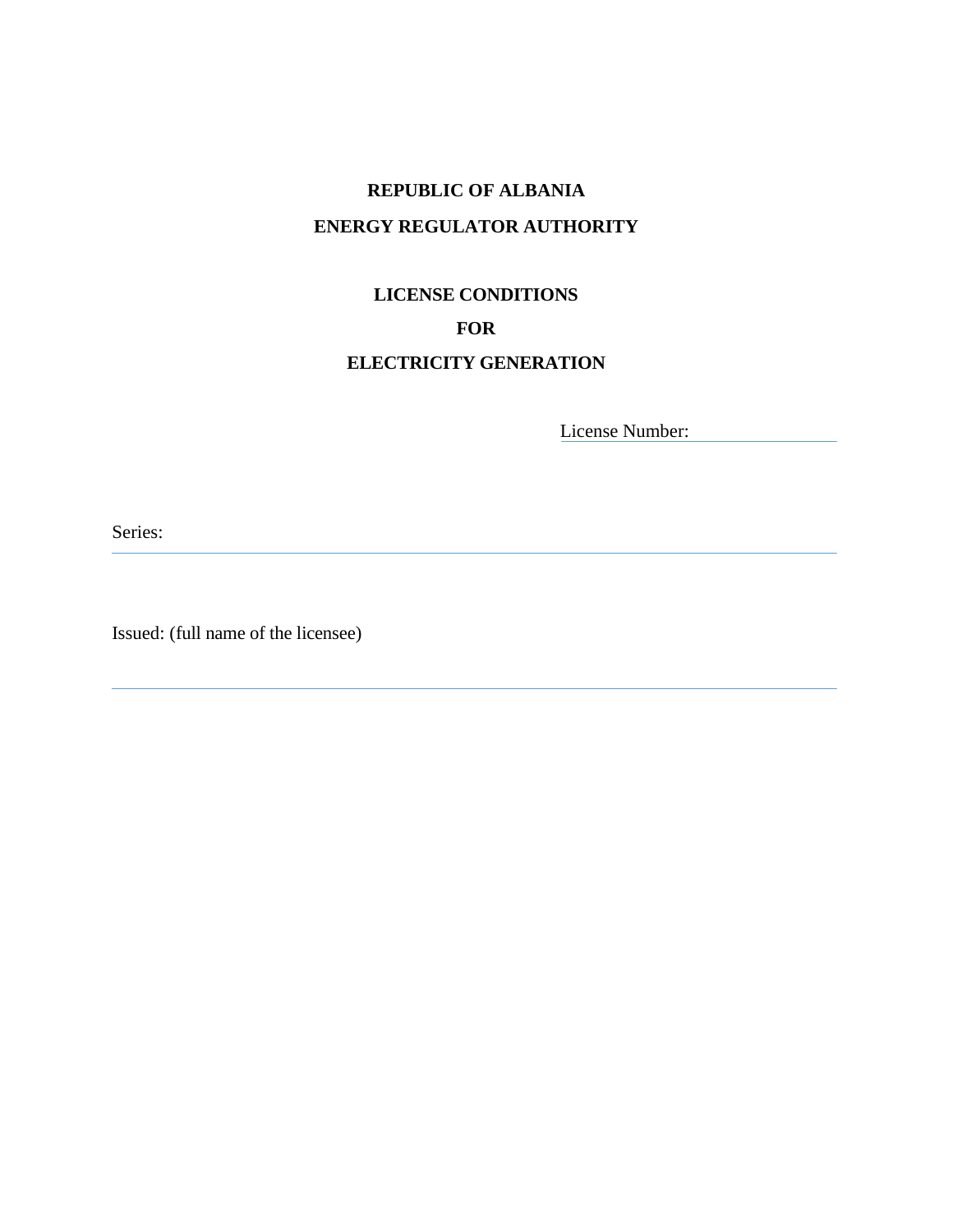#### 1. General Provisions

1.1 ERE is the only authority in the Republic of Albania recognized under Fifth Part, of Law No. 43/2015 "On Power Sector", to issue and declare the effectiveness of this License.

1.2 If any of this License condition becomes null or void, this condition will be removed from the License Conditions and the remaining License Conditions shall continue to be completely effective.

1.3 The assets of the licensee with installed capacity over 1MW, or when the assets required to be transferred, exceed 150.000.000 ALL value is required the approval by ERE.

1.4 ERE has the exclusive right to modify this license, if the conditions and circumstances are changed and to comply with provisions of any Grid Code, Distribution Code, Meter Code and Market Rules approved by ERE pursuant to the legislation into force.

1.5 At any time, the Licensee shall hold only one license for Electricity Generation.

1.6 In this License including the License Conditions and its Annexes except when the context requires otherwise the terms used shall have the meanings according to Law No. 43/2015 "On Power Sector as follows:

| <b>Ancillary Services</b>  | Are the necessary services for stable operation of<br>transmission and distribution system.                                                                                                                                             |
|----------------------------|-----------------------------------------------------------------------------------------------------------------------------------------------------------------------------------------------------------------------------------------|
| <b>Associated Business</b> | Is any other business that directly or indirectly,<br>fully or partially:<br>1. is owned by the Licensee; or<br>2. owns the Licensee; or<br>3. is in the ownership of a Person, which is                                                |
|                            | owned by the Licensee.                                                                                                                                                                                                                  |
| <b>Cross-Subsidies</b>     | Funds transferring or costs allocation within the<br>Licensee accounts or among Associated Businesses<br>for financial support of any activity or business<br>with the the other one expenses.                                          |
| <b>Electricity Supply</b>  | Means the electricity sale, including the resale to the<br>customers.                                                                                                                                                                   |
| <b>ERE</b>                 | "ERE" shall mean Energy Regulator Authority, the<br>regulatory institution of power and natural gas sector,<br>that operates in conformity with Law No. 43/2015 "<br>On Power Sector" and Law no. 102/2015, "On<br>Natural Gas Sector". |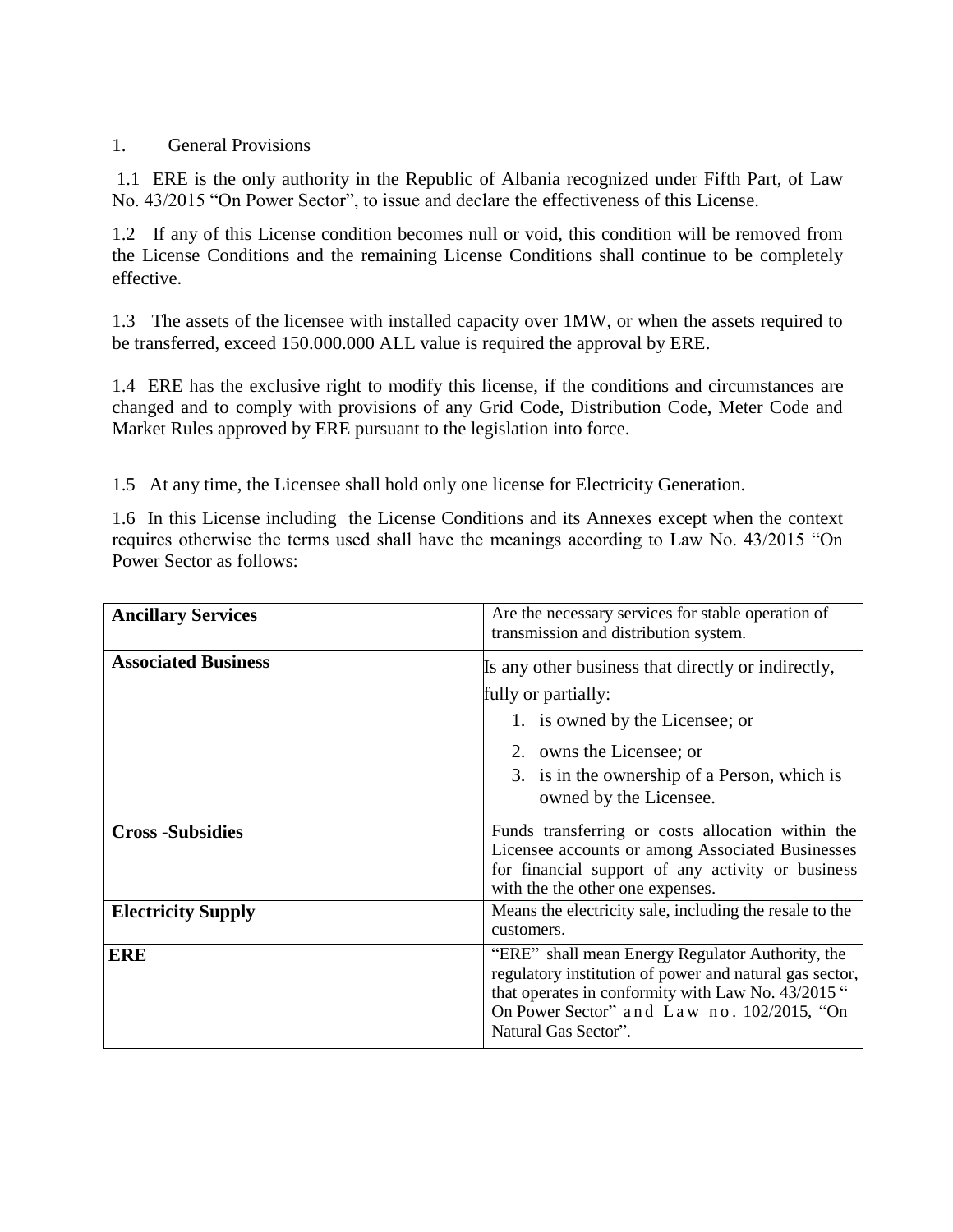| <b>Force Majeure</b>         | Is an act or natural, social event such as earthquakes,<br>lightenings, cyclones, floods, volcanic eruptions, fires<br>or wars, armed conflicts, insurrections, terroristic or<br>military acts which prevent the licensee to perform<br>his obligations according to the license, as well as<br>other acts or events beyond the reasonable control<br>and that have not been the fault of the licensee and<br>the licensee was unable to avoid such an act or event<br>by exercising his reasonable will, efforts, skills and<br>care |
|------------------------------|----------------------------------------------------------------------------------------------------------------------------------------------------------------------------------------------------------------------------------------------------------------------------------------------------------------------------------------------------------------------------------------------------------------------------------------------------------------------------------------------------------------------------------------|
| <b>Generation</b>            | Means the electricity generation from primary energy<br>resources.                                                                                                                                                                                                                                                                                                                                                                                                                                                                     |
| <b>Generation Unit</b>       | Individual units and/or the main equipments of the<br>plant/plants owned by the Licensee for electricity<br>generation as fully described on Annex A.                                                                                                                                                                                                                                                                                                                                                                                  |
| <b>Legislation in Force</b>  | Republic of Albania Laws approved by the Albanian<br>Parliament, and other secondary laws approved<br>by ERE or other bodies charged by the law.                                                                                                                                                                                                                                                                                                                                                                                       |
| License                      | Is a right issued to a person to perform an activity on<br>power sector in conformity with the provisions of law<br>no. 43/2015, "On Power Sector".                                                                                                                                                                                                                                                                                                                                                                                    |
| <b>Licensee</b>              | Means the Person that holds this Electricity<br>Generation License mentioned on the cover page of<br>this License.                                                                                                                                                                                                                                                                                                                                                                                                                     |
| <b>Person</b>                | Person shall mean any legal person established in<br>conformity with the legislation in force.                                                                                                                                                                                                                                                                                                                                                                                                                                         |
| <b>Power Plant</b>           | Is a set of certain buildings and plants, with basic<br>destination the electricity generation.                                                                                                                                                                                                                                                                                                                                                                                                                                        |
| <b>Power System</b>          | Means an interconnected system, composed of<br>electricity plants, electricity lines, substations and<br>transmission as well as distribution equipments, to<br>transmit or distribute electricity for the customers.                                                                                                                                                                                                                                                                                                                  |
| <b>Regulated Tariffs</b>     | A tariff, approved by ERE according to the<br>Legislation in Force.                                                                                                                                                                                                                                                                                                                                                                                                                                                                    |
| <b>Regulations and Rules</b> | The standards, codes, regulations, orders and other<br>recommendations approved by ERE.                                                                                                                                                                                                                                                                                                                                                                                                                                                |
| <b>Transfer</b>              | Transfer shall mean any sale, lease, or any other<br>disposes, full or partial to be engaged in the<br>Licensed Activity or of the assets that serve for the<br>licensed activity.                                                                                                                                                                                                                                                                                                                                                     |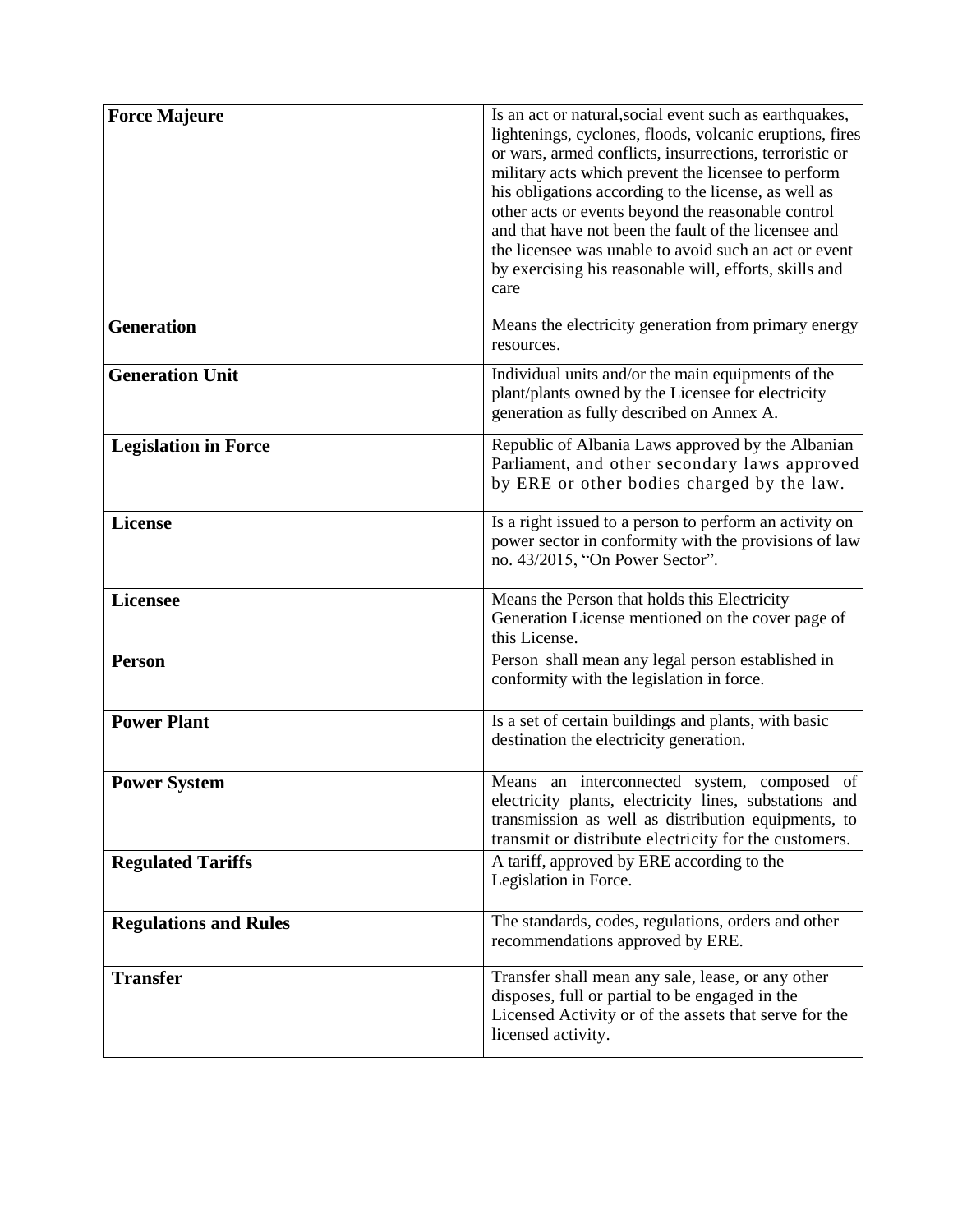| <b>Transmission System Operator (TSO)</b> | Means the legal person, responsible for the<br>operation, maintenance and development of the<br>transmission system, including the interconnections<br>with other cross-border systems, to ensure the long<br>term ability of the system to complete the<br>reasonable requests of electricity transmission.                                                                                                                                          |
|-------------------------------------------|-------------------------------------------------------------------------------------------------------------------------------------------------------------------------------------------------------------------------------------------------------------------------------------------------------------------------------------------------------------------------------------------------------------------------------------------------------|
| <b>Distribution System Operator</b>       | Means a legal person, responsible for the secure,<br>reliable and effective operation, providing the<br>maintenance and development of the distribution<br>system, expanded in a specific area and when<br>applicable its connections with the other systems to<br>ensure the longterm ability of the system to comply<br>with the reasonable requirements for electricity<br>distribution, in harmony with the environment<br>and energy efficiency. |
| <b>Public Service</b>                     | Means the service ensured by the licensee that<br>operates on power sector, related with the<br>security and quality of supply, regulated<br>prices on power sector, electricity efficiency,<br>energy from renewable resources,<br>environment protection, which fulfillment does<br>not violate competition, except when necessary to<br>ensure the public service in question.                                                                     |

## **2. Performing the Licensed Activity**

2.1 The Licensee is authorized by this License to perform the Licensed Activity at the power plants that use the Generation Units specified in Annex A. The Licensee, at any time and any aspect of his Licensed Activity, shall produce Electricity in conformity with the standards approved in the legislation in force.

2.2 The Licensee shall immediately inform ERE for any change in the installed capacity of each of Generation Units or power plants identified in Annex A which increase or decrease the generation capacity available from the Licensee.

2.3 Any increase of the installed capacity, that exceeds 10 % of the capacity amount identified in Annex A, shall require an amendment of this license.

2.4 In the circumstances defined on article 36 Law no. 43/2015 and in order to promote competition in the electricity market, ERE according to the rules set from the Council of Ministers may limit, from time to time, the total generating capacity authorized by the present License.

2.5 Not later than 30 days from issuing this license, the Licensee shall ensure the people's life and health as well as the assets that serve for performing the activity in conformity with the Legislation in Force.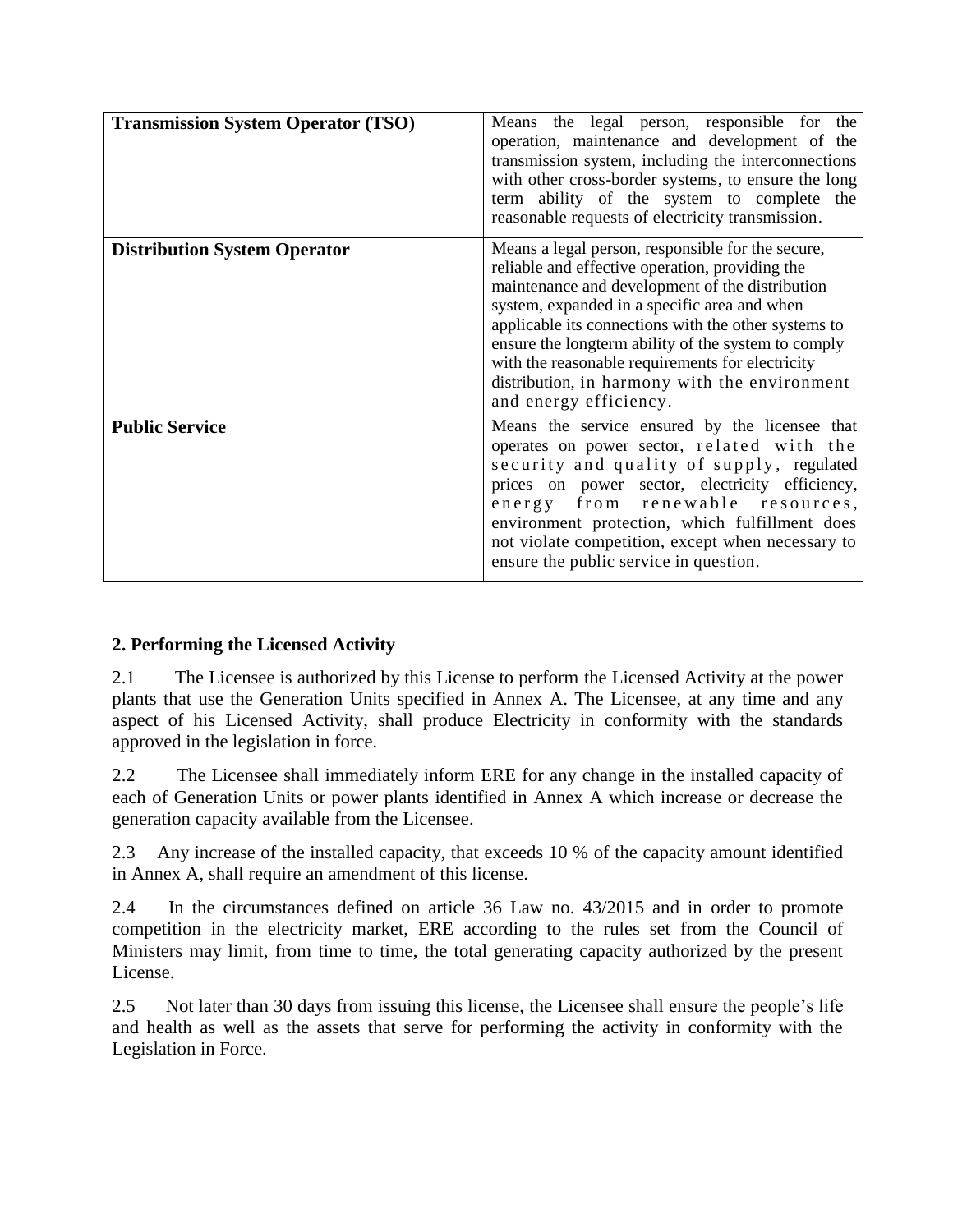2.6 The Licensee, shall not impede, prevent, or attempt to prevent other licensees or potential competitors to lawfully engage or enter in one of the Power Sector activities in the Republic of Albania.

2.7 The licensee shall not engage in Cross-Subsidies. The Licensee shall unbundle his financial accounts according to the activities that he performs in conformity with the provisions of article 35 Law 43/2015 "On Power Sector".

2.8 The Licensee shall not engage in any form of monopoly activity prohibited by the Legislation into Force or the regulations and rules approved by ERE.

2.9 The Licensee shall perform the Licensed Activity in conformity with economic efficiency principles and the objective to achieve lowest costs.

2.10 The Licensee shall inform ERE before beginning any activity different from the one that he is licensed. ERE has the right to interrupt the performance of any other activity different from the licensed one when it considers reasonable.

2.11 The Licensee shall not engage in other activities that impede or may imped the proper performance of the Licensed Activity.

2.12 The licensee shall inform ERE before undertaking any activity, despite the Licensed Activity. ERE may take the measures regarding the Licensee if he performs any activity prohibited by ERE, despite the Licensed Activity. The cases in which ERE may prevent the performance of any other activity where the purpose is people's health protection or other Force Majeure nature cases.

#### **3. Obligations of the Licensee**

The Licensee shall implement the Legislation in Force and public service obligations defined in conformity with Law No. 43/2015 "On Power Sector".

## **3.1 Registration**

The licensee shall be registered as a participant of the albanian electricity market at the Market Operator under the registration procedures and shall implement the provisions of Council of Ministers Decision no.244 of date 30.03.2016, the Albanian Electricity Market Rules and the secondary laws approved by ERE for this purpose.

#### **3.2 Accounting and Reporting**

3.2.1 The Licensee shall keep accounting records and prepare the financial statements in conformity with the legislation in force and international accounting standards. The Licensee shall submit at ERE the annual financial statements together with the audit reports within June 30 of each year.

3.2.2 The Licensee shall report every month at ERE on the generated electricity during one month, the working hours, encountered problems during operation. The Licensee is required to prepare and submit at ERE within January 31 of each year, an annual report relating to its operations during the previous calendar year and contains the following information: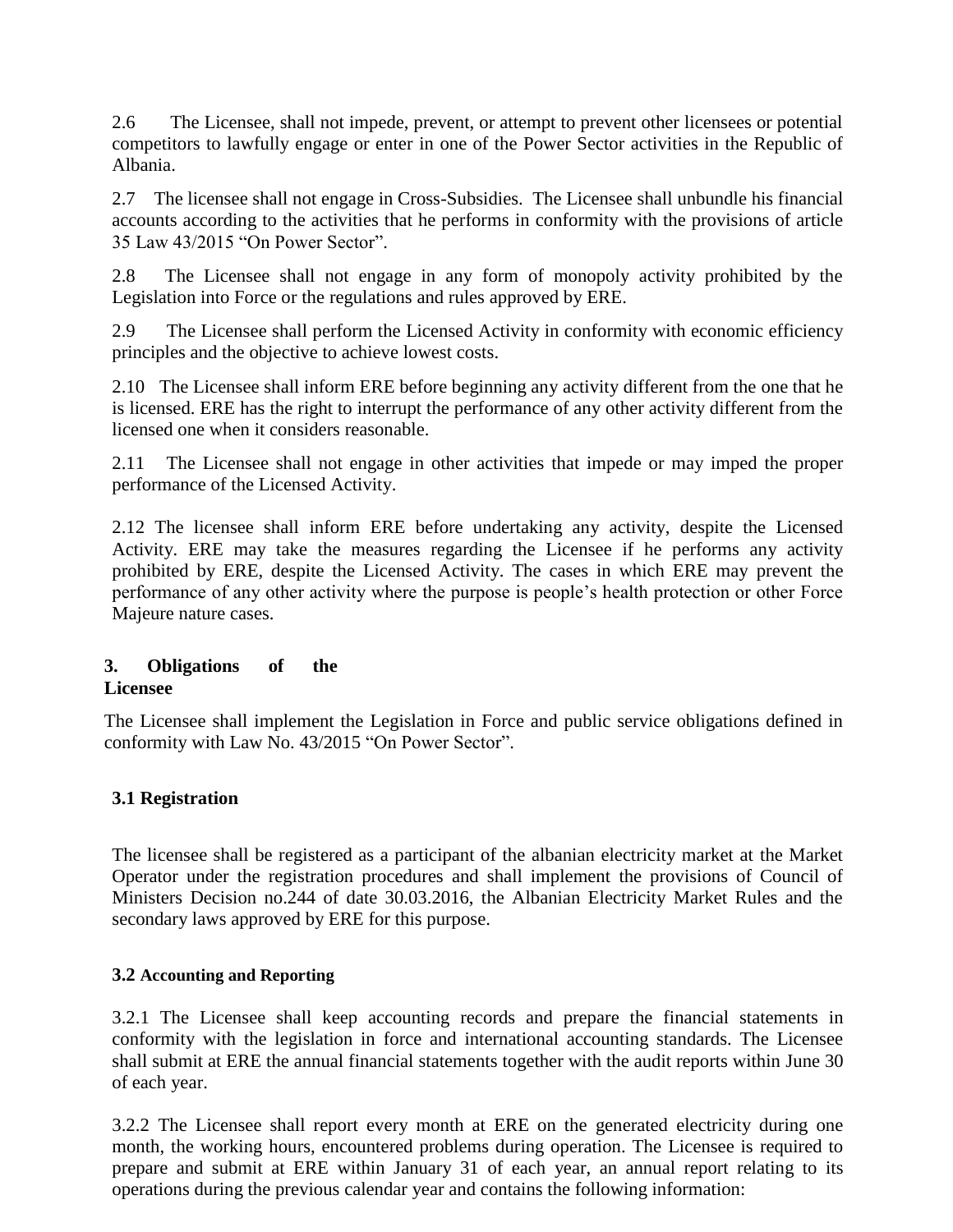1. a summary and analysis of the Licensee's activities;

- 2. electricity generation during the year;
- 3. generation quality and details of any measure taken to improve the generation quality;

4. any malfunctioning occurring durin the year;

5. details on any change made in Generation Assets, including details of any element that has been expanded, set out of use or replaced during the year,

3.2.3 If the Licensee foresees an emergency situation as defined by the Legislation in Force, the Licensee shall inform ERE without delay and such notice shall describe what measures shall be taken by the Licensee to prevent or improve the impacts of the emergency situation in electricity generation.

3.2.4 The Licensee shall allocate common expenses among its Licensed Activity and other activities (including even the licensed ones). The Licensee shall submit at ERE the documentation that shows the basis for allocating common expenses.

3.2.5 The Licensee shall inform ERE within 10 days for any change of the:

a) address;

b) the Licensee's statute;

c)registration certificate;

d) Respective identification Number of the taxable person (NUIS):

e) senior managemet;

3.2.6 All the official notifications, applications, petitions, declarations or other correspondences with ERE regarding the obligations under this License should be in the written form, duly executed by an authorized officer or designated representative of the Licensee or ERE. They are sent by courier or registered mail, requiring a verification receipt. The addresses of the Parties should be on the envelope. All the notifications or other correspondences shall be considered effective from the delivery moment, or if they are not delivered due to the sender's fault, from the moment when they are presented. There will be considered accepted all the notifications sent by official e-mail communicated before from the parties.

## **3.3 Information Use**

3.3.1 The Licensee shall ensure that any information received from others as result of its Licensed Activity shall not be revealed to anyone, except the cases when:

a) it is given the prior written consent of the Person to whom the information is related;

b) the information is public;

c) the Licensee is required or permitted to disclose the information complying these License Conditions according to ERE order, or any applicable legal provision.

3.3.2 The Licensee shall ensure that any Associated Business shall not use any information owned by the Licensee to obtain an unjustified competitive adventage, and shall ensure that he shall not disclose any information to any other Person (including those of another Associated Business) that could enable this Person to obtain any kind of unjustified commercial advantage.

3.3.3 Information sent to ERE by the Licensee shall be considered public despite the cases when, upon specific request of the Licensee, ERE by formal decision, ascertains that this information is of ownership nature and that its disclosure does not serve to the public interest.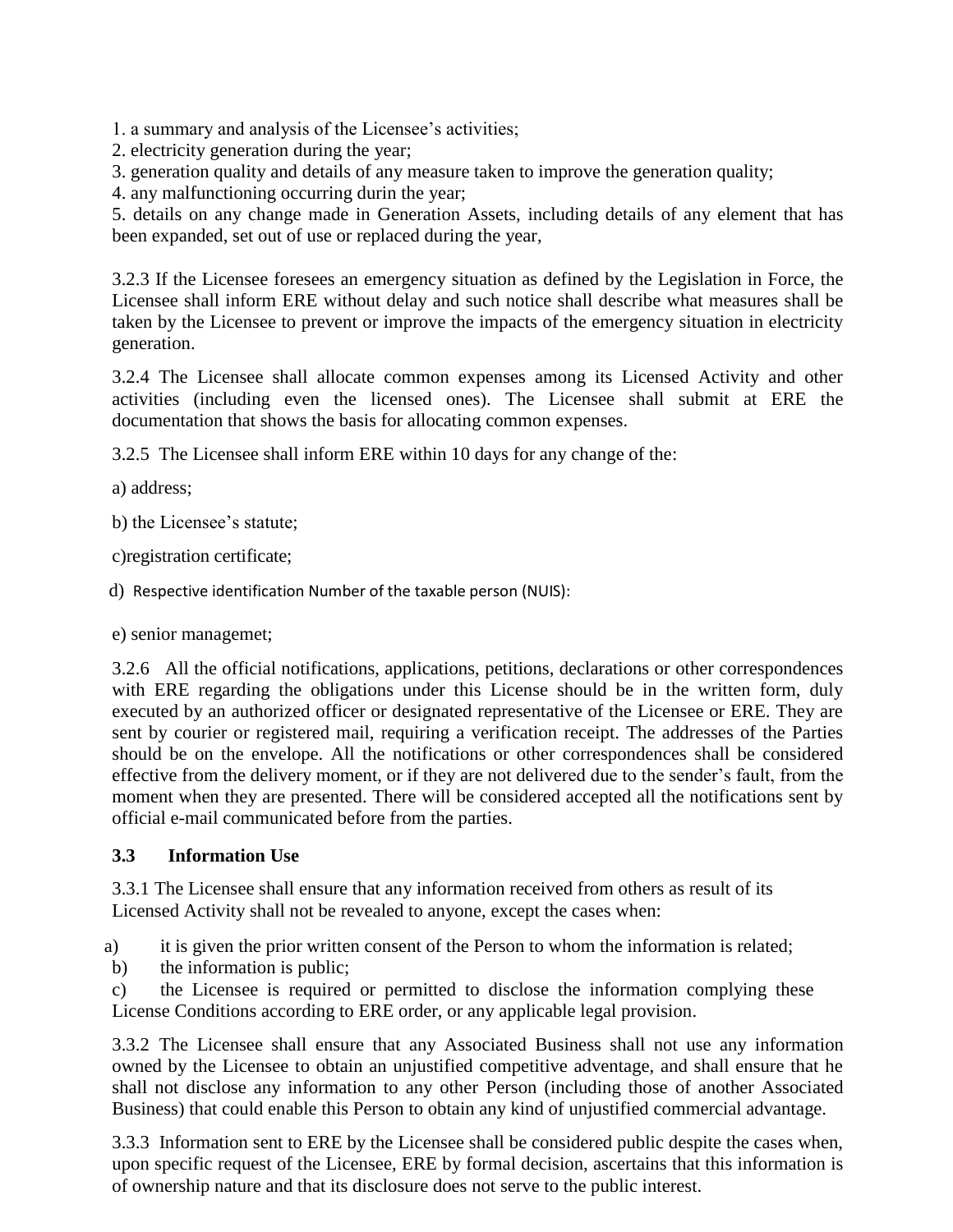3.3.4 The Licensee shall implement the Codes, Regulations and other Rules approved by ERE as well as the rules of TSO operation and usage, including the execution of all operational orders, instructions or guidelines and the submission of the technical information and all other required documentation by TSO or DSO.

#### **3.4 Obligations to the Transmission System Operator**

3.4.1 The Licensee shall provide the Ancillary Services according to the agreements connected with the Transmission System Operator in conformity with the legislation into force.

3.4.2 Electricity sale-purchase agreements with regulated prices shall comply with the standard contracts approved by ERE.

#### **3.5 Increase or Decrease of Generating Capacity.**

3.5.1 The Licensee shall inform ERE and the Transmission System Operator on the partial/full reduction of the generated capacity, at least one year prior to its implementation by submitting a detailed explanation for this purpose. ERE may exclude the Licensee from this obligation when the generation capacity reduction is caused by a Force Majeure.

3.5.2 The disagreement between the Licensee and another licensee that has to do with a situation within ERE jurisdiction, that may not be resolved through the parties negotiations, shall be settled by ERE after hearing the parties, within the scope of ERE authority and in conformity with ERE Regulations and Rules.

#### **3.6 Regulatory Payments**

3.6.1 The Licensee shall regularly pay the regulatory payment as determined by ERE during the term of this License in conformity with Law No. 43/2015 article 17 "On Power Sector".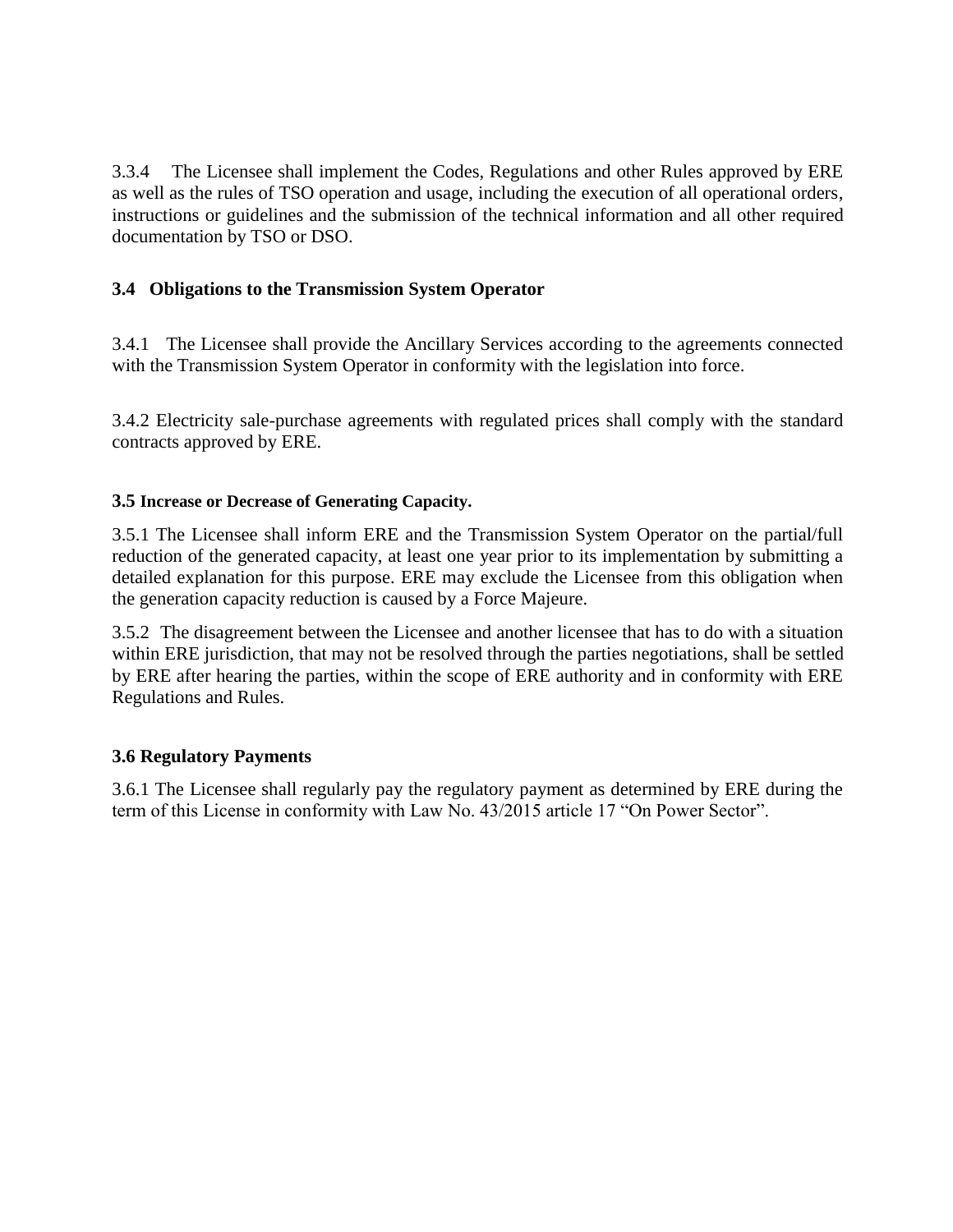3.6.2 If the Licensee does not pay ERE regulatory payments ees in conformity with paragraph 3.10.1, within the deadline defined in Law no. 43/2015 "On Power Sector" the Licensee shall be penalized in conformity with Article 107, of the same Law.

#### **4. Control on the Performance of the Licensed Activity**

4.1 ERE shall monitor the implementation of the License Conditions by the Licensee, shall review the reports obtained from the Licensee and at any time may monitor the Licensee's accounting records and require a technical and/or accounting audit of his activities.

4.2 ERE authorized representatives have the right to monitor the Licensee's premises, his equipments and documentation to verify the compliance of the Licensed Activity performance with the license conditions and the secondary legislation in force. The licensee shall provide any required actions to ensure ERE monitoring after the notification.

4.3 Upon the complaint of any third party or based on ERE proposal, this last one mentioned may initiate an investigation on the implementation from the Licensee of the License conditions or the secondary laws in conformity with ERE authority on the power sector.

4.4 The Licensee shall inform ERE by providing the argumentations and explanations of any violation of this License Conditions within 7 working days from the moment when this violation is informed to the Licensee.

4.5 If after the investigation, ERE concludes that the Licensee has failed to implement the License Conditions, ERE may revice the Licensee's tariffs and contracts and/or take other actions within its authority scope to protect the electricity customers interests.

4.6 The licensee shall comply to the decisions taken by ERE, including the fines payment imposed by ERE, in conformity with the Legislation into Force.

#### **5. License Amendment**

5.1. ERE may amend the License Conditions in the cases as follows:

a) on ERE initiative;

- b) according to a final court decision,
- c) when the conditions of the consession contract

change

d) on the request of the licensee

ERE takes into consideration the expected impacts that the initiated or proposed modifications bring to the obligations that the has in conformity with Law no.43/2015 and his license conditions as well as the Regulation for the Procedures of Licensing, Modification, Transfering, Renewal and License Termination on Power Sector.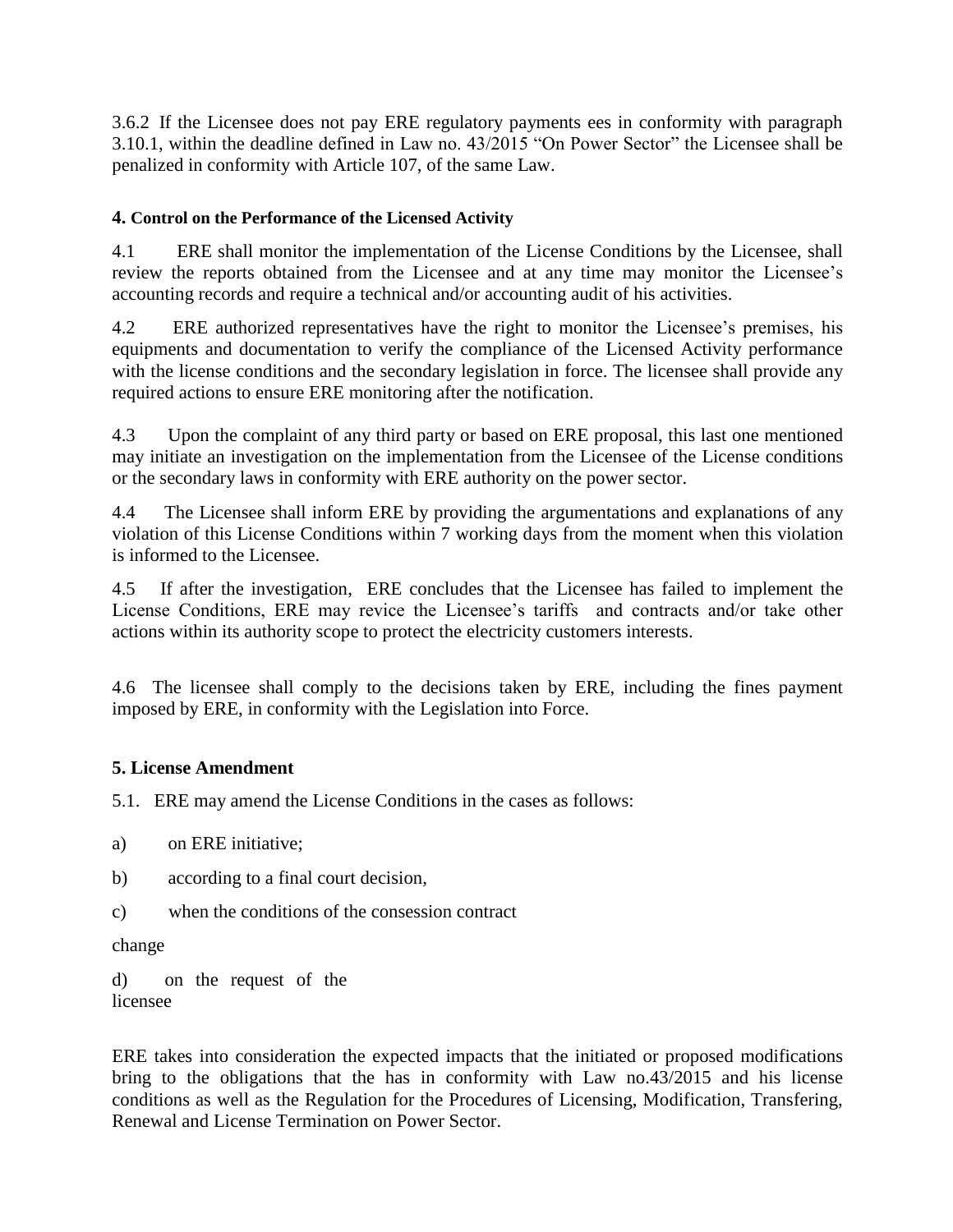5.2. Before approving the license modification, ERE publishes the proposed modifications and reviews the possible observations and complaints, submitted by the interested parties regarding this process.

#### **6. License Termination**

6.1 ERE may terminate a license when the licensee:

a) fails to meet the essential conditions of the given license;

b) violates the provisions for environmental protection during the performance of his activity;

c) endangers the citizens life, health and property;

ç) does not make the regulatory payment imposed by ERE,

d) becomes financially uncapable or requires to declare bankruptcy;

dh)on the request of the licensee;

e) has ceased to perform the certain functions according to the license.

6.2 If the Licensee changes his legal status or if the shareholder/ partner that controls the licensee's interest is changed without ERE authorization, the License becomes null (void) and is cancelled and the Licensee's successor shall apply for a new license in conformity with ERE procedures to issue a license.

- a) This license can be transferred only with ERE written decision and according to the terms and conditions set by ERE. Any ERE decision for this License transferring will be subject of ERE discretion if the person to whom the license will be transferred will have the technical and financial ability to meet the terms and conditions of this License.
- b) Any transferr of this License without ERE approval shall be canceled and will constitute a violation of this License. When the License terminates due to the violations from the Licensee of the License conditions, the Licensee will be responsible for the costs that he bring to ERE, and to the market participants as the result of this termination, as defined by ERE, including the costs regarding the License regular transferring at the new Licensee.
- c) When ERE determines that the Licensee has violated one or more License conditions, to the Licensee is given a reasonable opportunity to correct this violation before the License termination. Except of the cases when from competente bodies are observed corruptive violations.

#### **7. Settling the Disputes and the Right to Apeal**

7.1 Any discussed issue or request between the Licensee and any Transmission System User connected to the Dispatch Activity or the License conditions shall be settled with as much understanding as possible.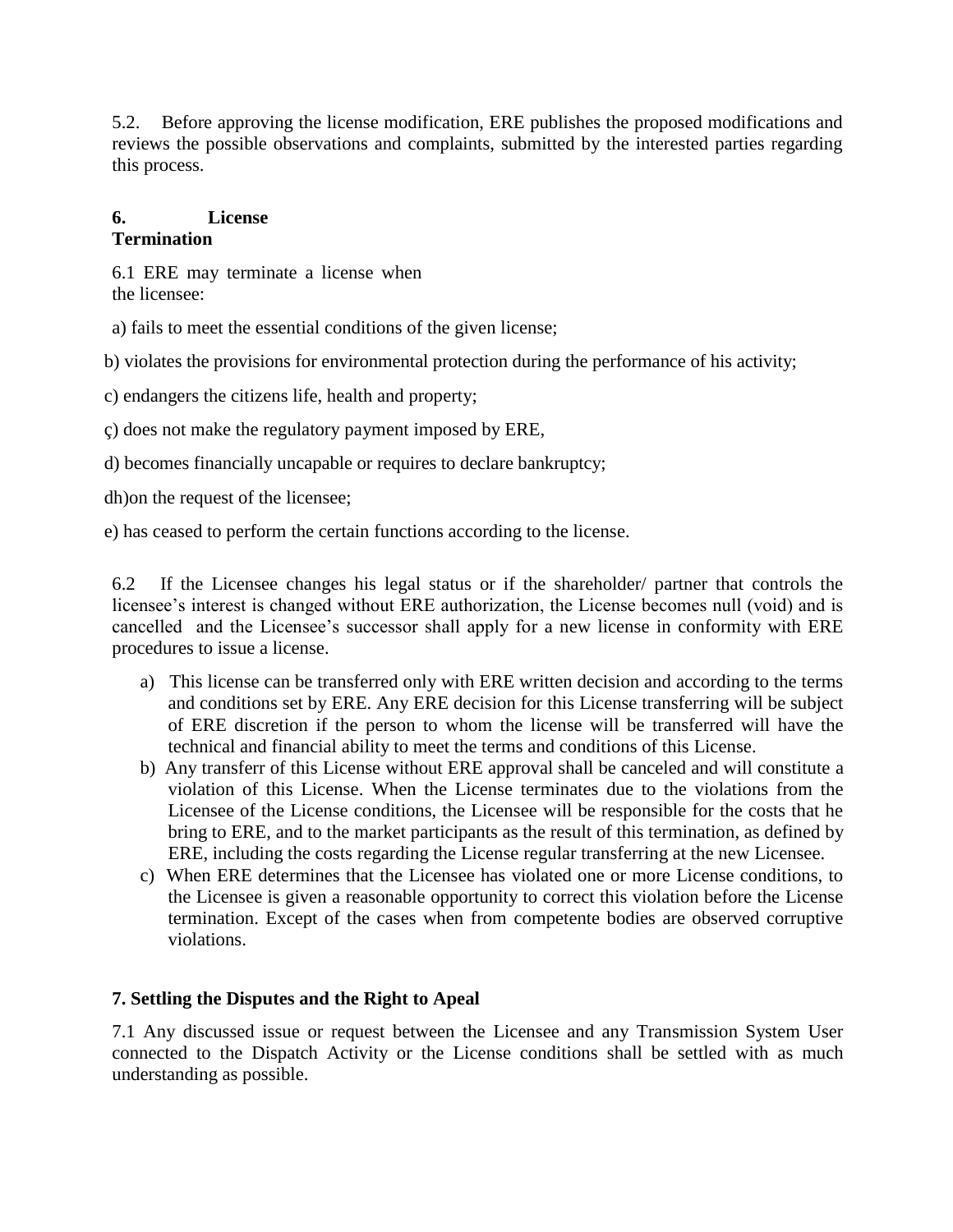7.2 If the solution is not reached with understanding, then ERE based on the request of one party in the dispute parties shall resolve this dispute and issue its decision in conformity with the Legislation into Force.

7.3 Any party in dispute may appeal for ERE decisions at Tirana Administrative Court within 30 calendar days from the day the decision is published in the Official Gazette.

7.4 The licensed companies shall implement ERE decision, up to final court decision.

Ser ies:

> License Number:

> > **Republic of Albania**

**Energy Regulator Authority** 

#### **LICENCE**

#### **FOR**

#### **ELECTRICITY GENERATION**

License issued to:

Effective date of this Annex: